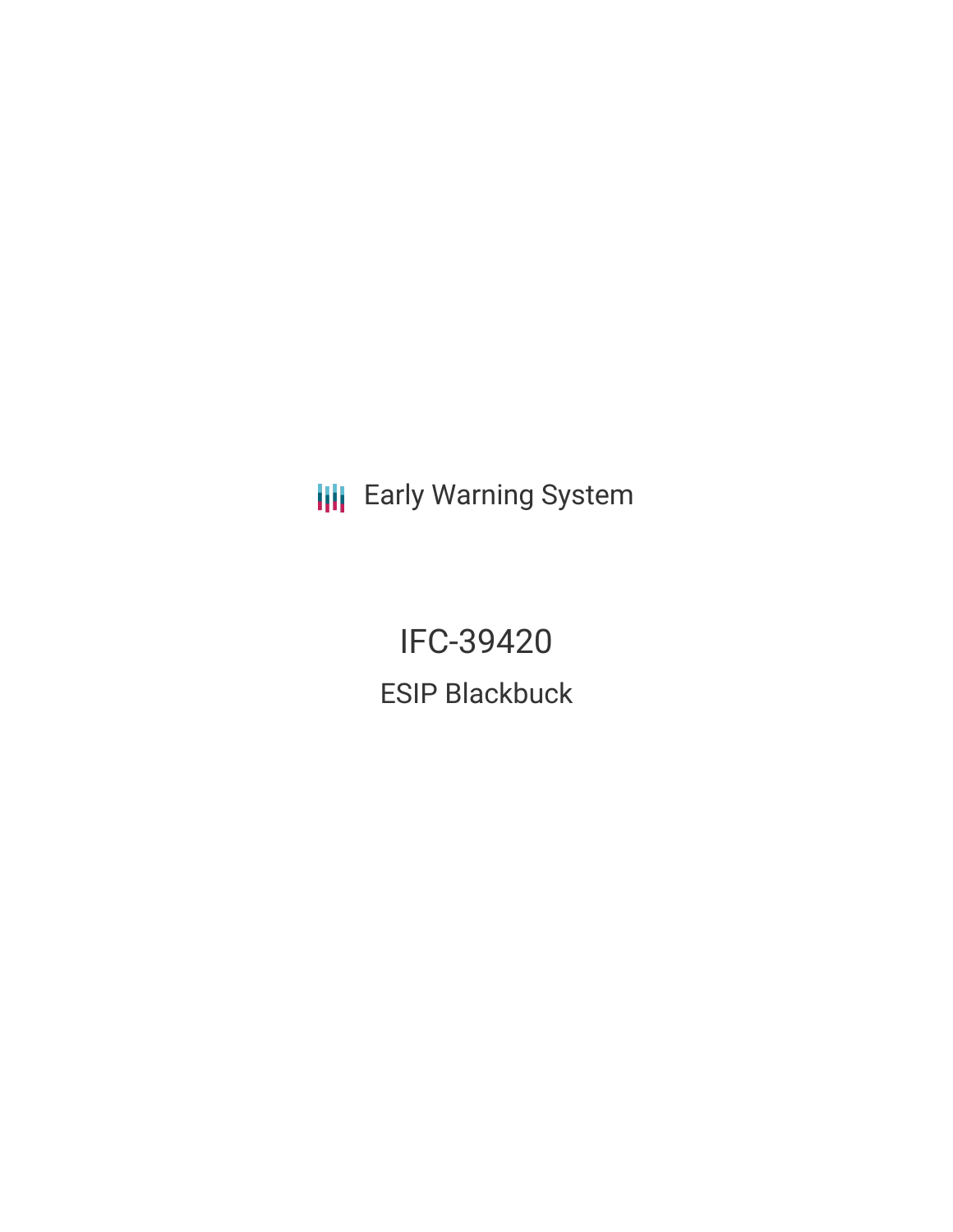

# **Quick Facts**

| <b>Countries</b>               | India                                     |
|--------------------------------|-------------------------------------------|
| <b>Financial Institutions</b>  | International Finance Corporation (IFC)   |
| <b>Status</b>                  | Active                                    |
| <b>Bank Risk Rating</b>        | B                                         |
| <b>Voting Date</b>             | 2017-03-28                                |
| <b>Borrower</b>                | ZINKA LOGISTICS SOLUTIONS PRIVATE LIMITED |
| <b>Sectors</b>                 | Industry and Trade                        |
| <b>Investment Type(s)</b>      | Equity                                    |
| <b>Investment Amount (USD)</b> | $$10.00$ million                          |
| <b>Project Cost (USD)</b>      | \$10.00 million                           |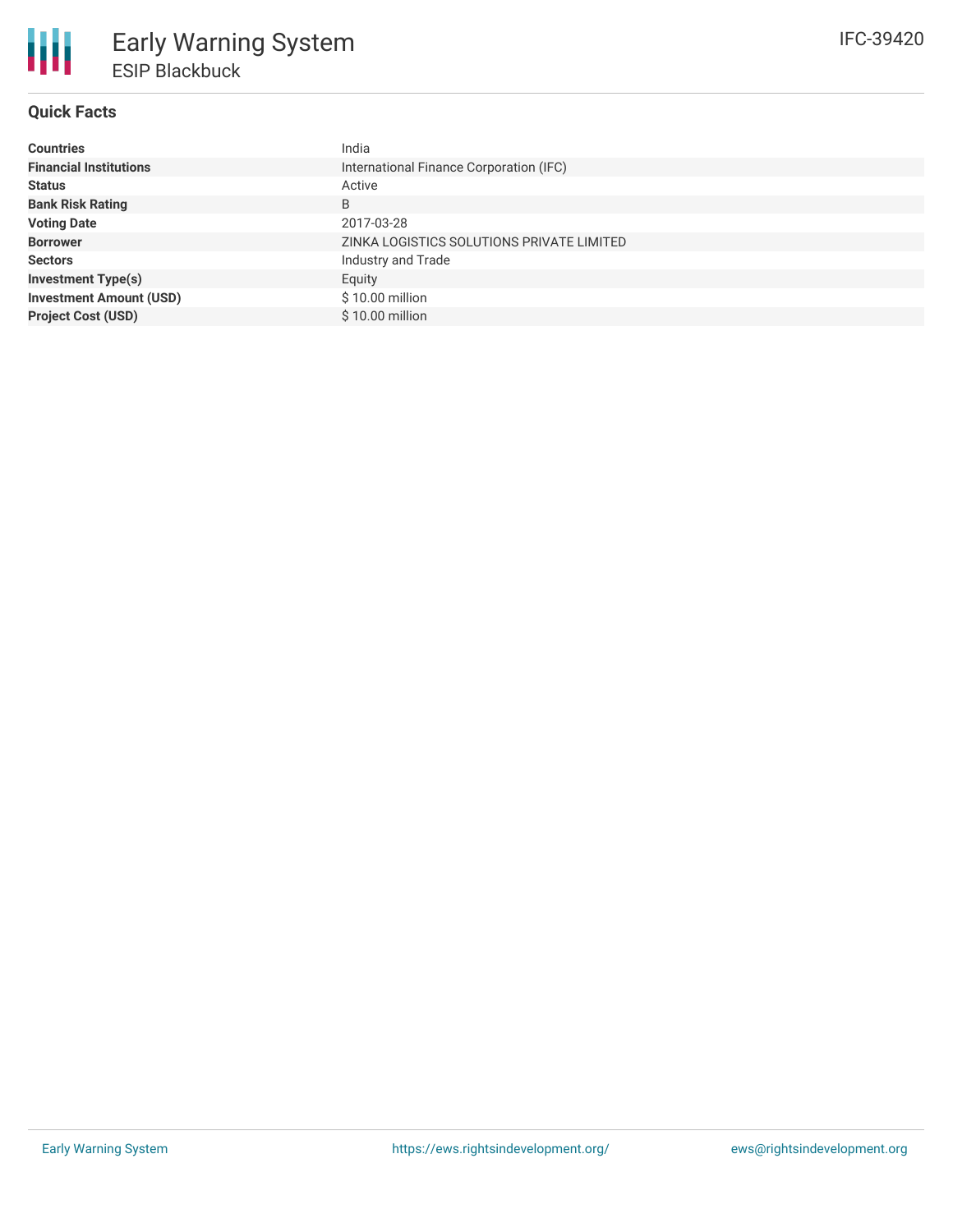

# **Project Description**

This project finances Zinka Logistics Pvt. Ltd. in continuing to growth contacts, spot business and spot build-up of ancillary services platforms. This company produces a mobile app interface for long-haul trucking.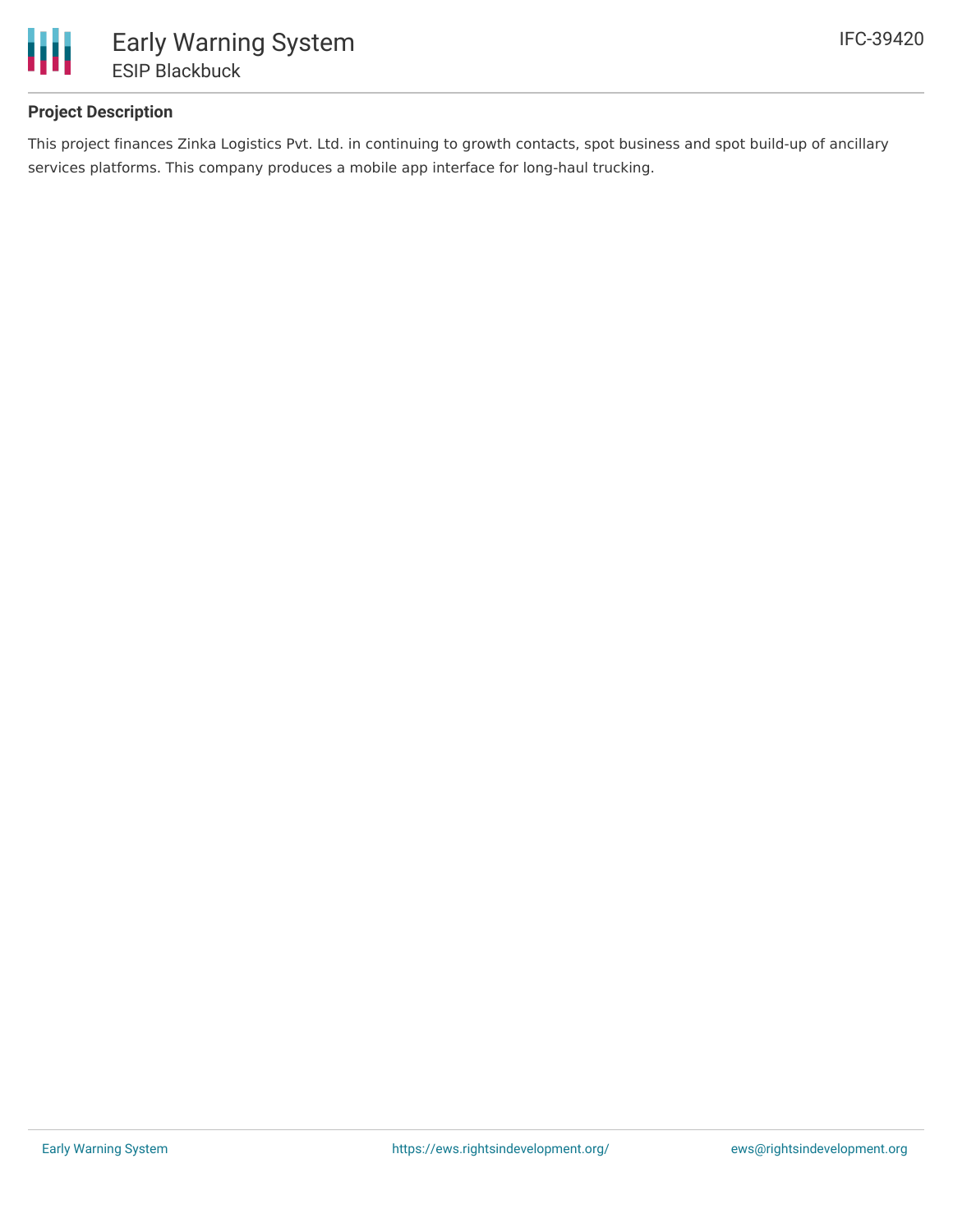### **Investment Description**

• International Finance Corporation (IFC)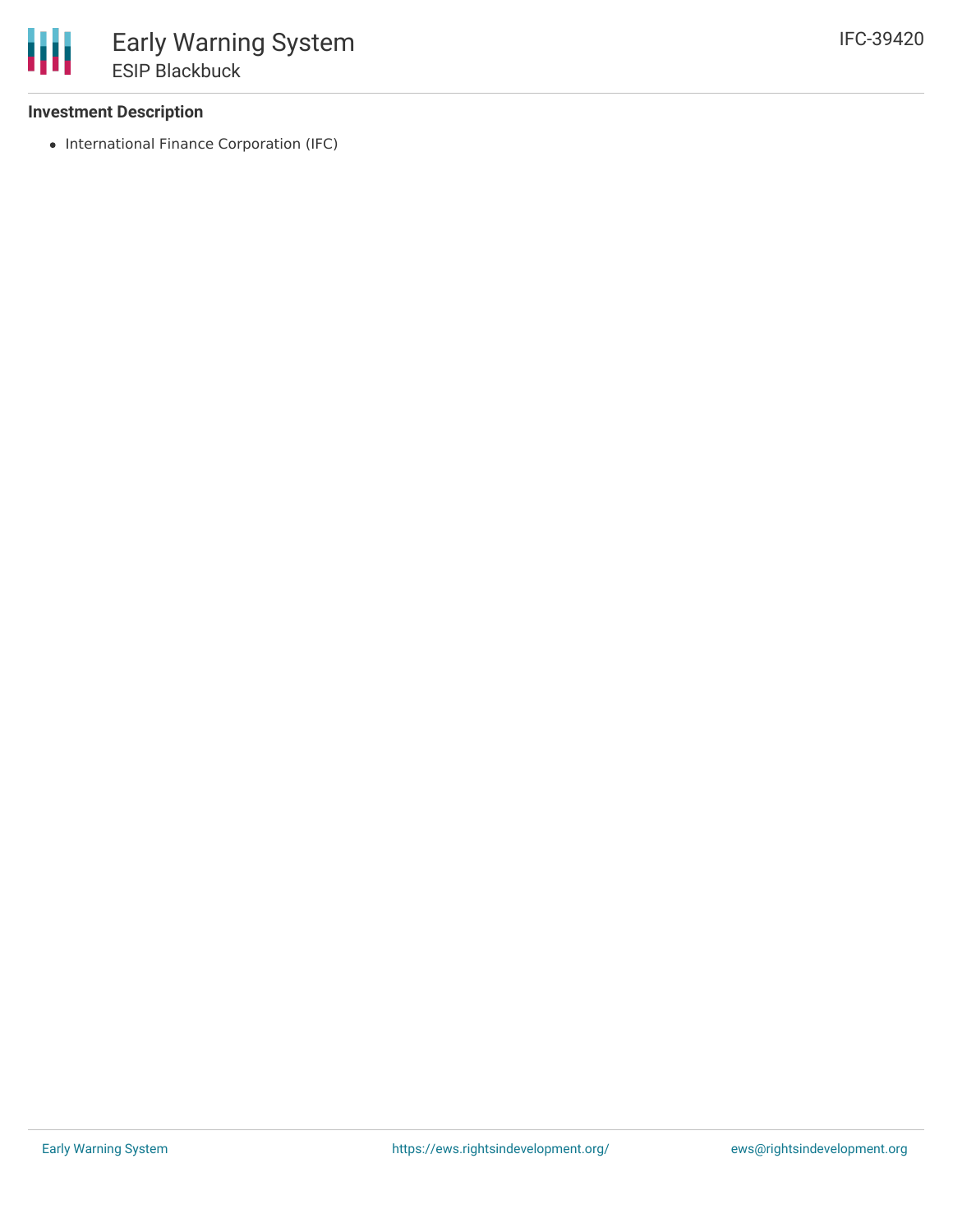

Zinka Logistics Solutions Private Limited ("Blackbuck" or the "Company"), based in Bangalore, India, was established in 2015, and is a technology company focused on B2B logistics solutions for long-haul trucking. Blackbuck's nationwide technology platform brings together shippers and truckers through its online marketplace to book freight for inter-city transportation. The Company is asset-light, and by matching truckers with shippers through its online platform, it is able to minimize downtime for trucks and maximize utility of the asset for the truck owner/operator. The Company is focused on leveraging technology as it scales rapidly and continues helping companies transport freight nationwide. The proposed investment ("Project") consists of up to US\$10 million in equity for a minority stake to support the expansion of the Company's service offerings and further technology development.